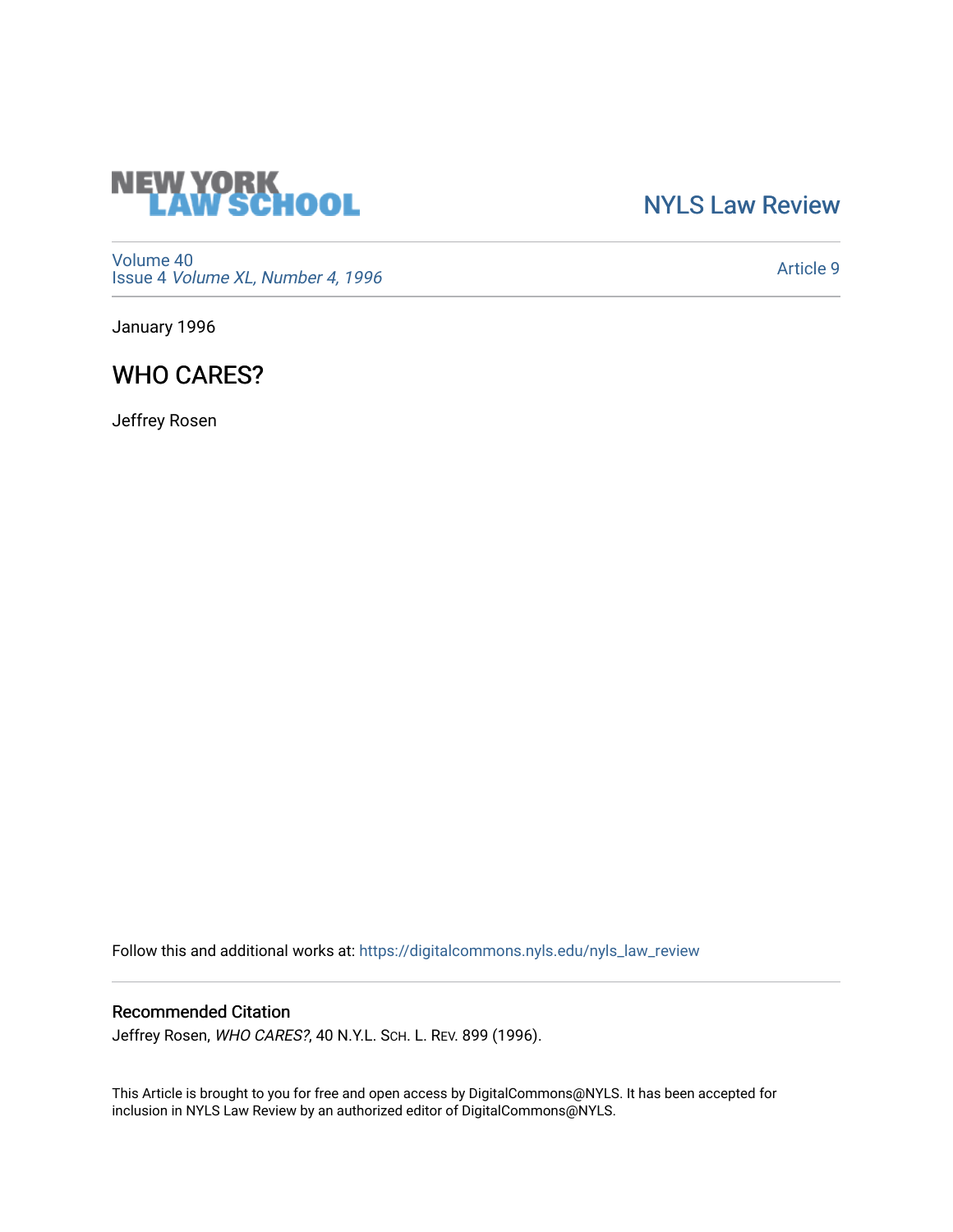### WHO CARES?

### JEFFREY ROSEN<sup>\*</sup>

I continue to admire Jim Simon's book; but his argument about the center holding strikes me as the least interesting part of it. tentatively in the book, and more tendentiously in these pages, Simon's thesis seems to be that the conservative judicial revolution "failed" because two vacillating justices, Sandra Day O'Connor and Anthony Kennedy, tried to split the difference between the liberal and conservative positions in several hotly contested cases during the late 1980s and early  $1990s$ .<sup>1</sup> Put so baldly, the thesis is uncontroversial and, in fact, rather obvious. If one decides to measure the success or failure of judicial revolutions by the fate of the abortion and school prayer decisions, $<sup>2</sup>$  then</sup> the conservative judicial revolution did indeed fail.

But setting up the argument in such an unsubtle way trivializes the more important insights that Simon's meticulous archival research helps to reveal. I found the most illuminating part of Simon's book, for example, to be his careful reconstruction of the internal debates in *Patterson v. McLean Credit Union.3* Simon's narrative shows that the conservative judicial revolution changed the terms of debate on the Court sufficiently to force the liberal and moderately conservative justices, such as William Brennan and Anthony Kennedy, to make detailed historical arguments about the intentions of the framers of the Civil Rights Act of 1866,<sup>4</sup> rather than appealing to fundamental principles of justice, as their predecessors on the Warren and Burger Courts had done.' (One of the funniest moments in the book is Kennedy's ostentatiously huffy note to Brennan calling the historians' amicus brief signed by Eric Foner "highly misleading" because Kennedy thought it was inconsistent with Foner's published scholarship.)<sup>6</sup> The bottom line in *Patterson* was liberal, not

1. JAMEs F. SIMON, THE CENTER HOLDS 156 (1995). *See, e.g.,* Patterson v. McLean Credit Union, 49 U.S. 164 (1988); Planned Parenthood of Southeastern Pennsylvania v. Casey, 505 U.S. 833 (1992).

*2. See, e.g.,* Planned Parenthood of Southeastern Pa. v. Casey, 505 U.S. 833 (1992); Lee v. Weisman, 505 U.S. 577 (1992) (holding that prayer at a school graduation ceremony violates the Establishment Clause).

- 3. 491 U.S. 164 (1988). *See* **SIMON,** *supra* note 1, at 40.
- 4. 42 U.S.C. § 1981 (1991).
- *5. See* SIMON, *supra* note 1, at 72-81.
- *6. See id.,* at 55.

899

<sup>\*</sup> Legal Affairs Editor of *The New Republic.*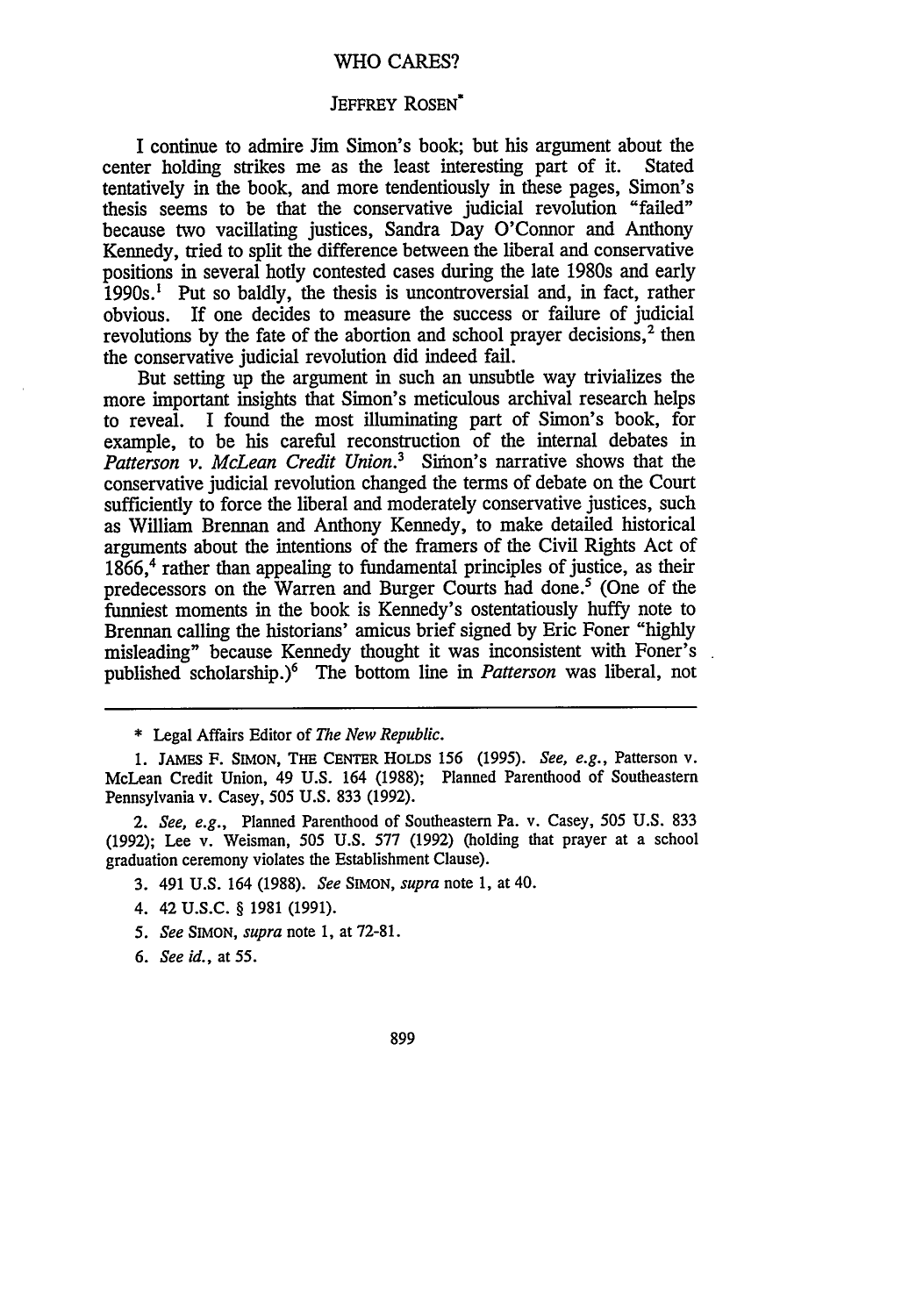conservative: *Runyon v. McCray7* was upheld, not reversed. But to focus on the bottom line misses the much larger intellectual shift precipitated by the conservative judicial revolution: Liberal and conservative justices are beginning to address each other in an entirely new language.

The innocuous observation that Kennedy and O'Connor "still hold the balance of power on this Court," as Simon puts it in his Solomon lecture, $<sup>8</sup>$  and that their positions are sometimes more moderate than those</sup> of their conservative colleagues, is hardly enough to sustain the argument that there is a coherent "center" on the Rehnquist Court, and that it is "holding" in any meaningful way. To convince us of *that* argument, Simon would have to demonstrate that the jurisprudence of Justices Kennedy and O'Connor represents a genuinely centrist alternative to the more extreme positions of Brennan and Rehnquist. But Simon never tries to demonstrate this. Because of the limitations of the archival record, Simon doesn't attempt to cast any light on why Justices O'Connor and Kennedy decided to cast their tie-breaking votes with the liberals rather than the conservatives in the abortion and prayer cases; nor does he explain how their reasons (rather than their results) can be considered "centrist" in any traditional sense. *The Center Holds* merely confirms the impression, easily gleaned from the published opinions themselves, that Justices Kennedy and O'Connor are more concerned about playing the role of tie-breaker, and cultivating the appearance of moderation, than about giving reasons for their positions that are intelligible to the legal community.

Why the jurisprudence of Justice O'Connor, for example, should be considered moderate, rather than simply self-aggrandizing, strikes me as a serious question that Simon needs to address if he is committed to his thesis about judicial centrism. In some cases, O'Connor endorses a principle and then attempts to deny its logical implications; in other cases, she endorses a particular result and refuses to commit herself to a supporting principle. But neither of these positions can be easily described as occupying a coherent "center." (The mysteries of Justice O'Connor's jurisprudence are known only to Justice O'Connor.) By contrast, if there really is a stable center on the Rehnquist Court, and if that center is holding, then it should be possible to identify a series of

<sup>7. 427</sup> U.S 160 (1976) (holding that the 1866 civil rights statute, from which § 1981 is derived, applies to racial discrimination by a private employer as well as to acts of racial discrimination by state governments).

<sup>8.</sup> James F. Simon, *Politics and the Rehnquist Court,* delivered as the Sixth Annual Solomon Lecture at New York Law School (Oct. 31, 1995), *in* 40 N.Y.L. ScH. L. REV. 863 (1996).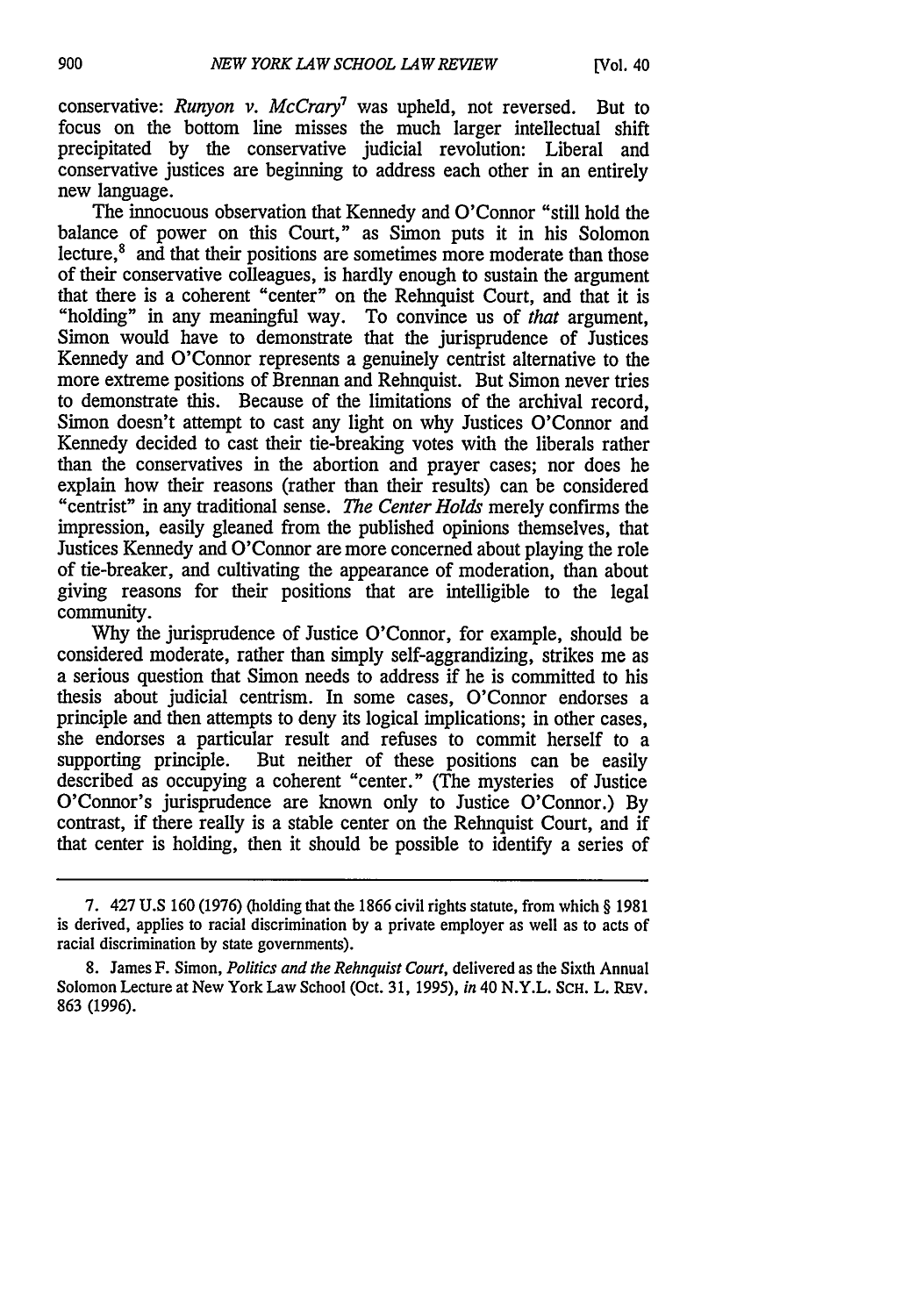centrist principles that command the support of more than one justice on a regular basis.

I can't get very worked up, in the end, by the descriptive question about whether the center of the Rehnquist Court held or didn't hold during the past few years. Because of the quirks of the docket, some terms will be more moderate than others (October 1995 term already looks less conservative than October 1994 term); and with two retirements likely in the near future, the 1996 election will define the character of the Court for a good long time.<sup>9</sup> In the meantime, as we struggle to understand the intellectual legacy of the conservative judicial revolution begun by President Nixon and consummated by Presidents Reagan and Bush, conventional vote counting seems less fruitful than scrutinizing the unpublished and published reasons offered by the Justices themselves. Simon's archival research uncovers a good deal of useful information about the Court's public and private deliberations, sparse as they are. This is why I think the book itself makes an important contribution, and why the title strikes me as a red herring.

*<sup>9.</sup> See* **SIMON,** *supra* note 1, at 303. Chief Justice Rehnquist, who has been on the Court since 1972, and Justice Stevens, on the Court since 1975, are both expected to retire during the next presidential term. *Id.*